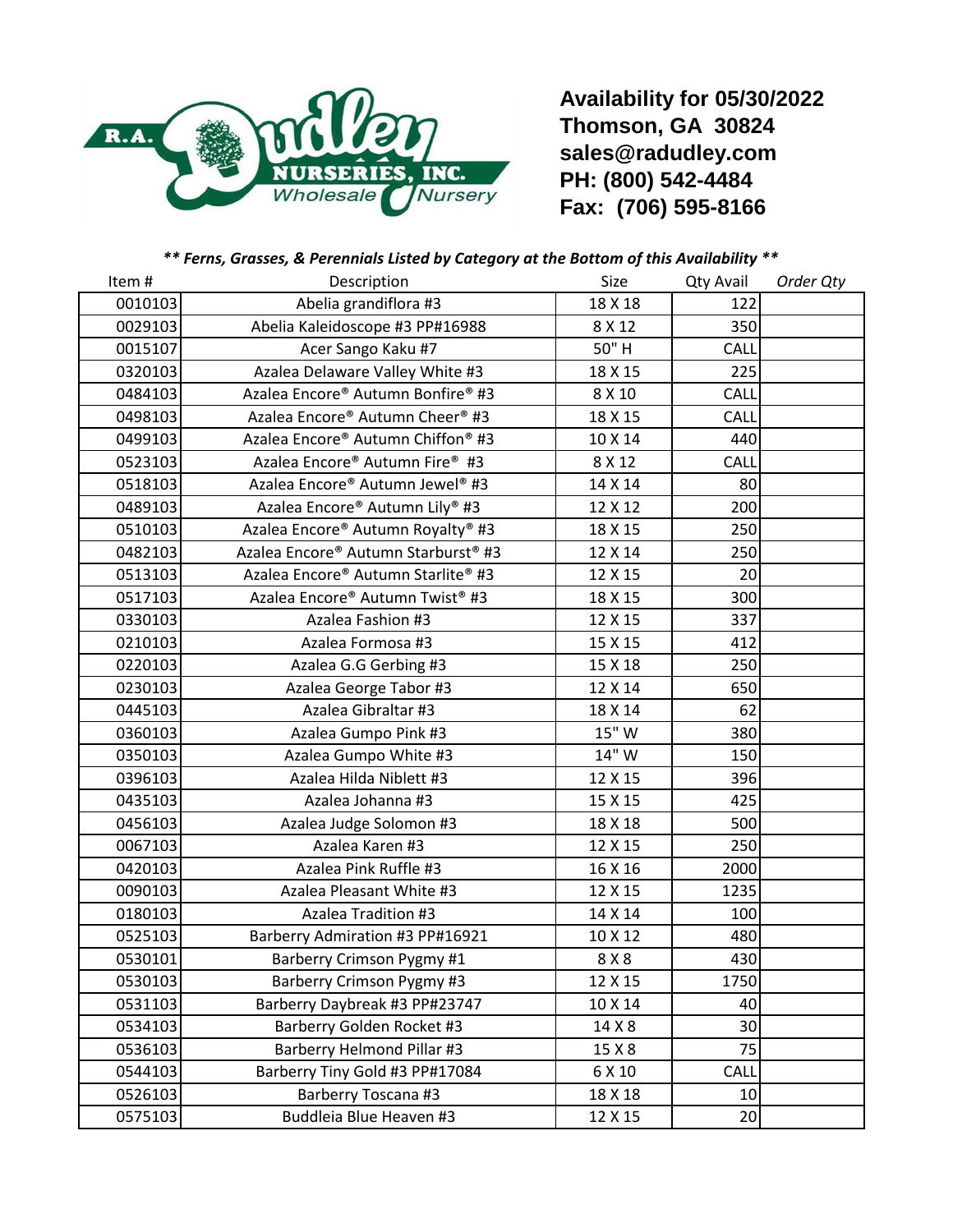| 0585103 | Buddleia Lo & Behold® Blue Chip Jr. #3 | 10 X 12 | 75   |  |
|---------|----------------------------------------|---------|------|--|
| 0578103 | <b>Buddleia Miss Molly #3</b>          | 12 X 12 | 75   |  |
| 0588103 | Buddleia Pugster® Amethyst #3          | 10 X 12 | CALL |  |
| 0586103 | Buddleia Pugster <sup>®</sup> Blue #3  | 10 X 12 | 250  |  |
| 0587103 | Buddleia Pugster® Pinker #3            | 8 X 12  | 125  |  |
| 0618103 | Buxus Baby Gem™ #3                     | 10 X 10 | 500  |  |
| 5075103 | <b>Buxus Green Mountain #3</b>         | 12 X 10 | 150  |  |
| 5075107 | <b>Buxus Green Mountain #7</b>         | 18 X 15 | 46   |  |
| 0607103 | <b>Buxus Green Velvet #3</b>           | 10 X 10 | CALL |  |
| 0607107 | <b>Buxus Green Velvet #7</b>           | 12 X 16 | 60   |  |
| 0606103 | <b>Buxus Highlander #3</b>             | 12 X 10 | 258  |  |
| 0617103 | <b>Buxus Winter Gem #3</b>             | 12 X 14 | 200  |  |
| 0617107 | <b>Buxus Winter Gem #7</b>             | 18 X 18 | 238  |  |
| 0620103 | <b>Buxus Wintergreen #3</b>            | 12 X 12 | 100  |  |
| 0620107 | Buxus Wintergreen #7                   | 20 X 24 | 120  |  |
| 0629103 | Callicarpa Early Amethyst #3           | 22 X 18 | 635  |  |
| 0641105 | Camellia April Dawn #5                 | 20 X 18 | 150  |  |
| 0662105 | Camellia Governor Mouton #5            | 18 X 15 | 150  |  |
| 6296107 | Camellia Greensboro Red (trellis) #7   | 30" H   | 9    |  |
| 0639105 | Camellia Jacks #5                      | 18 X 15 | 150  |  |
| 0652105 | Camellia Kanjiro #5                    | 18 X 15 | 150  |  |
| 0665105 | Camellia Lady Clare #5                 | 28 X 18 | 30   |  |
| 0740105 | Camellia Mine No Yuki #5               | 10 X 16 | 150  |  |
| 0740107 | Camellia Mine No Yuki #7               | 18 X 18 | 20   |  |
| 0671105 | Camellia October Magic Orchid #5       | 26 X 18 | 10   |  |
| 0667105 | Camellia Professor Sargent #5          | 18 X 15 | 75   |  |
| 0755107 | Camellia Shishi Gashira #7             | 18 X 18 | 8    |  |
| 0648105 | Camellia Victory White #5              | 24 X 16 | 40   |  |
| 0648107 | Camellia Victory White #7              | 26 X 18 | 6    |  |
| 0679105 | Camellia Winter's Joy #5               | 20 X 16 | 200  |  |
| 0681105 | Camellia Winter's Snowman #5           | 22 X 16 | 150  |  |
| 0680107 | Camellia Winter's Star #7              | 28 X 18 | 20   |  |
| 0750105 | Camellia Yuletide #5                   | 18 X 18 | 250  |  |
| 0750107 | Camellia Yuletide #7                   | 26 X 20 | 150  |  |
| 0767103 | Cephalotaxus Duke Gardens #3           | 12" W   | 436  |  |
| 0767107 | Cephalotaxus Duke Gardens #7           | 15 X 22 | 125  |  |
| 5096103 | Cephalotaxus Fastigiata #3             | 15 X 6  | 200  |  |
| 0763103 | Cephalotaxus Prostrata #3              | 16" W   | 500  |  |
| 0763107 | Cephalotaxus Prostrata #7              | 10 X 20 | 346  |  |
| 0794103 | Clematis H.F. Young (tripod) #3        | 32" H   | CALL |  |
| 0786103 | Clematis Sweet Autumn (tripod) #3      | 36" H   | 9    |  |
| 0764103 | Clethra Ruby Spice #3                  | 18 X 14 | 30   |  |
| 0773103 | Clethra Sixteen Candles #3             | 14 X 14 | 50   |  |
| 0760115 | Cleyera japonica #15                   | 44 X 30 | CALL |  |
| 0760103 | Cleyera japonica #3                    | 18 X 14 | 1000 |  |
| 0760107 | Cleyera japonica #7                    | 26 X 22 | 200  |  |
| 0820101 | Cotoneaster Repandens #1               | 8 X 8   | 175  |  |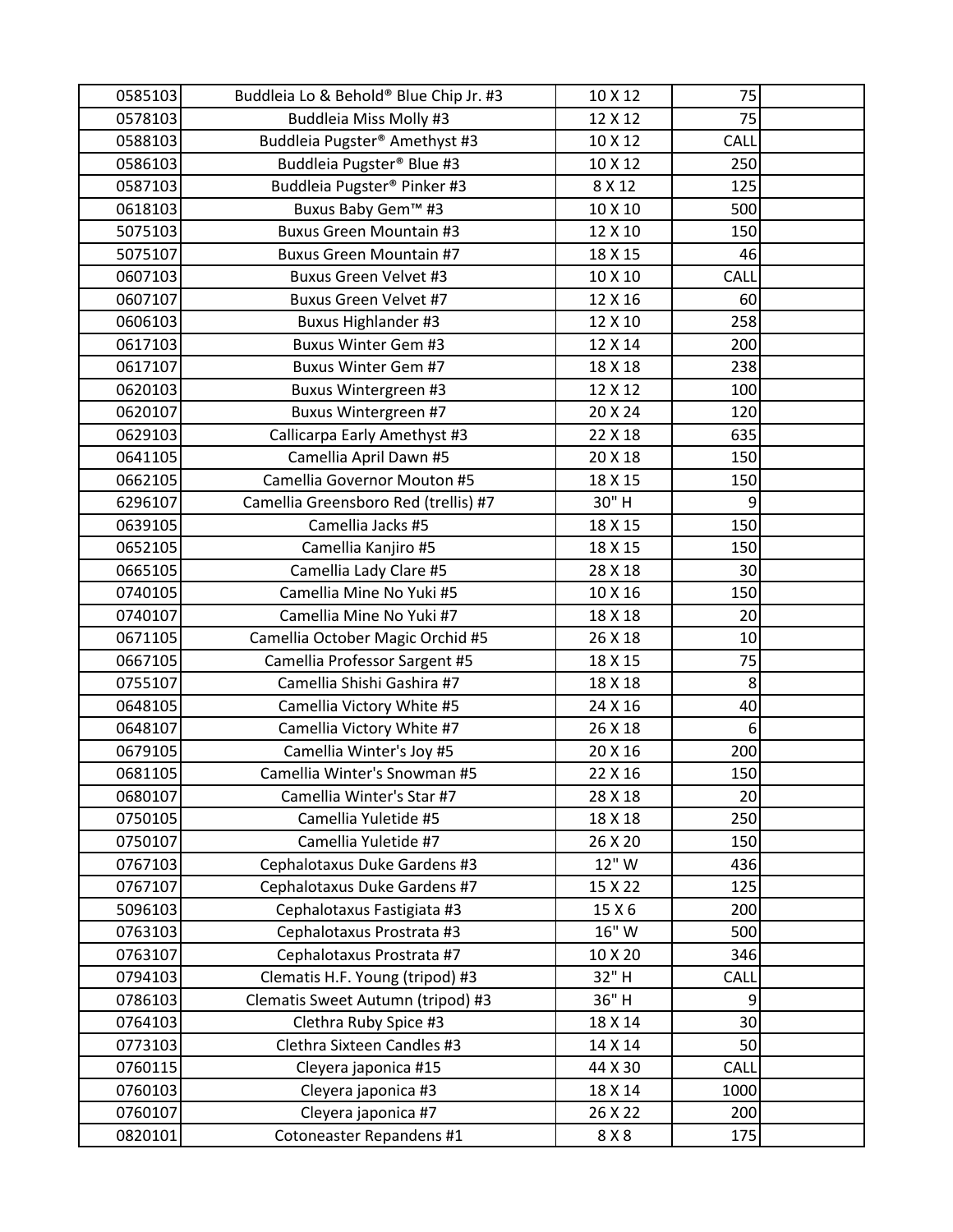| 0858103 | Crape Myrtle Ruffled Red Magic™ #3      | 20 X 12  | 294  |  |
|---------|-----------------------------------------|----------|------|--|
| 0777107 | Cryptomeria Black Dragon #7             | 30 X 16  | 25   |  |
| 0901107 | Cupressus Carolina Sapphire #7          | 42 X 18  | 60   |  |
| 5186103 | Distylium Blue Cascade #3               | 12 X 12  | 350  |  |
| 5192103 | Distylium Cinnamon Girl® #3             | 12"W     | 250  |  |
| 5184103 | Distylium Swing Low #3                  | 12-14" W | 200  |  |
| 5188103 | Distylium Vintage Jade #3               | 8 X 14   | 250  |  |
| 3011107 | Edgeworthia chrysantha #7               | 20 X 20  | 100  |  |
| 1022103 | Euonymus a. Compactus #3                | 18 X 14  | 295  |  |
| 1022107 | Euonymus a. Compactus #7                | 20 X 20  | CALL |  |
| 1105107 | Fothergilla Mt. Airy #7                 | 20 X 18  | 3    |  |
| 1115103 | Gardenia August Beauty #3               | 14 X 12  | 350  |  |
| 1108103 | Gardenia Frostproof #3                  | 10 X 14  | 100  |  |
| 5541103 | Hydrangea m. Big Daddy #3 PP#14527      | 12 X 12  | 324  |  |
| 5546103 | Hydrangea m. Blushing Bride #3          | 14 X 14  | 55   |  |
| 1183103 | Hydrangea m. Dooley #3                  | 12 X 12  | 116  |  |
| 1180103 | Hydrangea m. Nikko Blue #3              | 12 X 14  | 387  |  |
| 1146103 | Hydrangea m. Penny Mac #3               | 10 X 14  | 15   |  |
| 5582103 | Hydrangea m. Summer Crush® #3           | 12 X 12  | 1350 |  |
| 5586103 | Hydrangea p. Fire Light <sup>®</sup> #3 | 18 X 14  | 10   |  |
| 5318103 | Hydrangea p. Limelight #3 PP#12874      | 14 X 12  | 250  |  |
| 5318107 | Hydrangea p. Limelight #7 PP#12874      | 26 X 20  | 250  |  |
| 5600103 | Hydrangea p. Little Hottie #3           | 15 X 12  | 334  |  |
| 5337103 | Hydrangea p. Little Lime #3             | 15 X 12  | 500  |  |
| 5587103 | Hydrangea p. Strawberry Sundae® #3      | 18 X 14  | 250  |  |
| 4208103 | Hydrangea p. White Diamonds #3          | 20 X 18  | 15   |  |
| 1189103 | Hydrangea q. Alice #3                   | 14 X 12  | 500  |  |
| 1189107 | Hydrangea q. Alice #7                   | 22 X 22  | 75   |  |
| 5323103 | Hydrangea q. Vaughn's Lillie #3         | 15 X 15  | 89   |  |
| 1366103 | Ilex Blue Princess #3                   | 15 X 15  | 470  |  |
| 1366107 | Ilex Blue Princess #7                   | 20 X 24  | 500  |  |
| 1250103 | Ilex c. Compacta #3                     | 18 X 18  | 850  |  |
| 1215103 | Ilex Carissa #3                         | 8 X 12   | 354  |  |
| 1215107 | Ilex Carissa #7                         | 15 X 20  | 150  |  |
| 1363107 | Ilex China Girl #7                      | 22 X 22  | 50   |  |
| 1335107 | Ilex Christmas Jewel #7                 | 36 X 18  | 25   |  |
| 1202103 | Ilex Densa #3                           | 14 X 14  | 150  |  |
| 1367115 | Ilex Dragon Lady #15                    | CALL     | CALL |  |
| 1220103 | Ilex Dwarf Burford #3                   | 12 X 14  | 1200 |  |
| 1338103 | Ilex Emily Brunner #3                   | 24 X 16  | 125  |  |
| 1338107 | Ilex Emily Brunner #7                   | 36 X 24  | 25   |  |
| 1204107 | Ilex Gem Box® #7                        | 24 X 18  | 5    |  |
| 1280103 | Ilex Helleri #3                         | 12 X 15  | 75   |  |
| 1280107 | Ilex Helleri #7                         | 12 X 24  | 150  |  |
| 1300103 | Ilex Hoogendorn #3                      | 10 X 12  | 300  |  |
| 5360103 | Ilex Liberty <sup>™</sup> #3            | 24 X 16  | 25   |  |
| 5360107 | Ilex Liberty <sup>™</sup> #7            | 40 X 18  | 25   |  |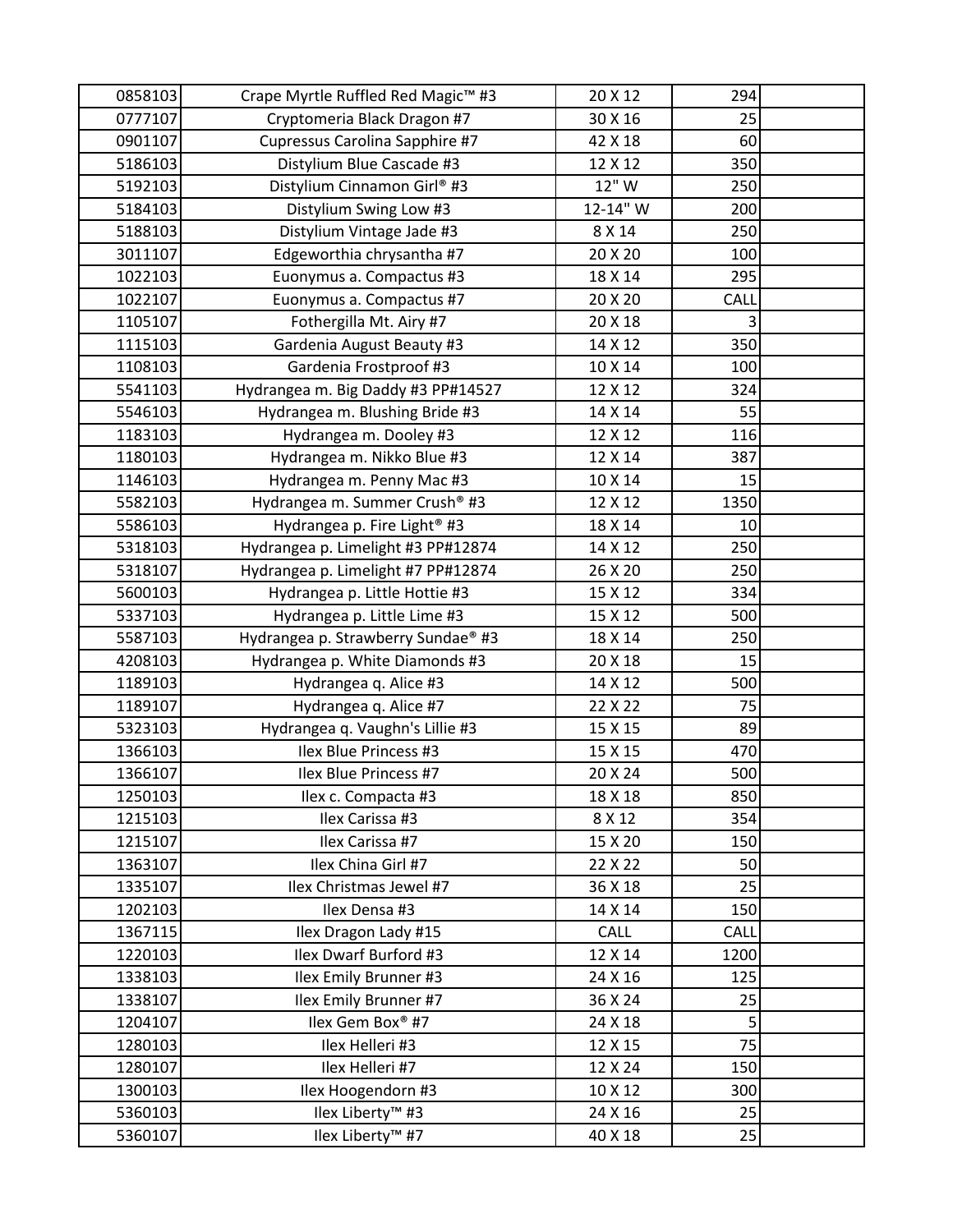| 1230103 | Ilex Needlepoint #3                    | 14 X 12 | 325  |  |
|---------|----------------------------------------|---------|------|--|
| 1340115 | Ilex Nellie R. Stevens #15             | 48 X 30 | 10   |  |
| 1340107 | Ilex Nellie R. Stevens #7              | 40 X 18 | 40   |  |
| 1207103 | Ilex Nigra #3                          | 14 X 14 | 45   |  |
| 1312103 | Ilex Oakland® #3                       | 28 X 14 | 5    |  |
| 1370103 | Ilex Schillings #3                     | 12 X 15 | 26   |  |
| 1354103 | Ilex Screenplay #3                     | 26 X 16 | 95   |  |
| 1200103 | Ilex Shamrock #3                       | 14 X 14 | 100  |  |
| 1323103 | Ilex Sky Pencil #3                     | 18 X 6  | 500  |  |
| 1323107 | Ilex Sky Pencil #7                     | 28 X 10 | 100  |  |
| 5375103 | Ilex Southern Gentleman #3             | 18 X 14 | 143  |  |
| 1373103 | Ilex Sparkleberry #3                   | 22 X 14 | 395  |  |
| 1373107 | Ilex Sparkleberry #7                   | 46 X 18 | 50   |  |
| 1325103 | Ilex Steeds #3                         | 20 X 12 | 50   |  |
| 5385103 | Ilex Winter Red #3                     | 24 X 18 | 597  |  |
| 5385107 | Ilex Winter Red #7                     | 32 X 20 | 170  |  |
| 1375103 | Illicium Anise #3                      | 18 X 14 | 1368 |  |
| 1375107 | Illicium Anise #7                      | 34 X 26 | 500  |  |
| 1377103 | Illicium Aztec Fire #3                 | 18 X 16 | 100  |  |
| 1378103 | Illicium Florida Sunshine #3           | 15 X 15 | 300  |  |
| 1394103 | Illicium Miss Scarlett <sup>®</sup> #3 | 12 X 15 | 300  |  |
| 1420103 | Illicium Pink Frost #3 PP#21287        | 14 X 14 | 25   |  |
| 1391103 | Itea Henry's Garnet #3                 | 18 X 15 | 292  |  |
| 1400103 | Itea Little Henry® #3                  | 8 X 10  | 150  |  |
| 1399103 | Itea Love Child® #3                    | 12 X 14 | 100  |  |
| 1640101 | Juniper Blue Pacific #1                | 6" W    | 500  |  |
| 1640103 | Juniper Blue Pacific #3                | 12-15"W | 305  |  |
| 1505107 | Juniper Blue Point #7                  | 36 X 20 | 5    |  |
| 1740103 | Juniper Blue Rug #3                    | 12"W    | 179  |  |
| 1567103 | Juniper Gold Lace #3                   | 12 X 18 | CALL |  |
| 1520103 | Juniper Hetzii Columnaris #3           | 24 X 12 | 138  |  |
| 1560103 | Juniper Old Gold #3                    | 15 X 15 | 283  |  |
| 1760101 | Juniper Parsoni #1                     | 8 X 8   | 150  |  |
| 1760103 | Juniper Parsoni #3                     | 12 X 15 | 150  |  |
| 1790101 | Juniper pro. Nana #1                   | 8" W    | 250  |  |
| 1790103 | Juniper pro. Nana #3                   | 14"W    | 388  |  |
| 1580101 | Juniper Sargent Green #1               | 6 X 12  | 250  |  |
| 1580103 | Juniper Sargent Green #3               | 10 X 14 | 250  |  |
| 1610103 | Juniper Sea Green #3                   | 18 X 18 | 498  |  |
| 2010103 | Ligustrum Coriaceum #3                 | 15 X 10 | 30   |  |
| 2010107 | Ligustrum Coriaceum #7                 | 24 X 16 | 15   |  |
| 2060103 | Ligustrum jap. Waxleaf #3              | 18 X 15 | 150  |  |
| 2060107 | Ligustrum jap. Waxleaf #7              | 32 X 28 | 150  |  |
| 2030107 | Ligustrum recurvifolium #7             | 30 X 20 | 300  |  |
| 2040103 | Ligustrum sin. Variegated Privet #3    | 18 X 18 | 56   |  |
| 2174103 | Loropetalum Crimson Fire™ #3           | 4 X 12  | 350  |  |
| 2168103 | Loropetalum Jazz Hands® Pink #3        | 6 X 12  | 125  |  |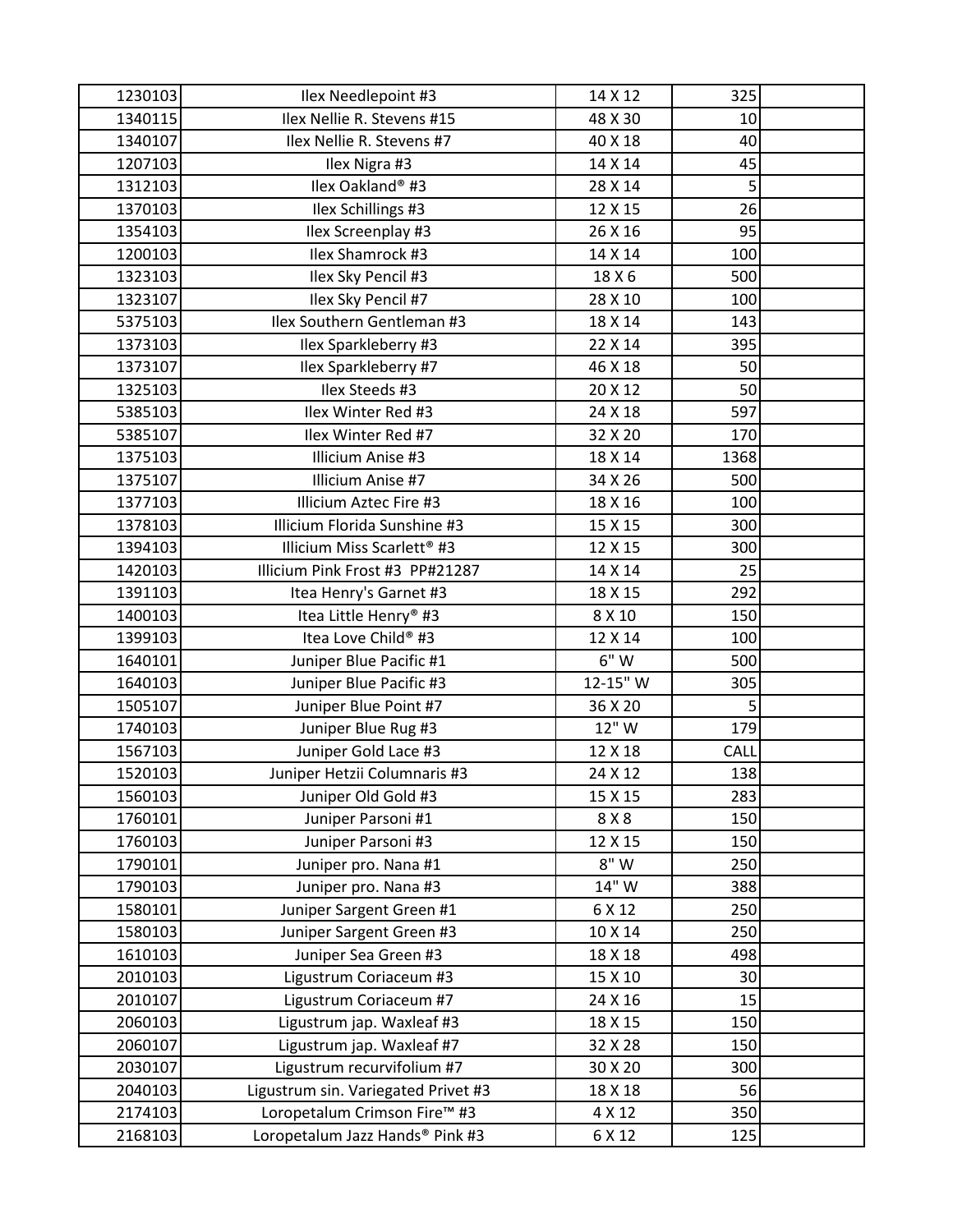| 2165103 | Loropetalum Ruby #3                  | 12 X 14    | 300  |  |
|---------|--------------------------------------|------------|------|--|
| 2221107 | Magnolia Teddy Bear® #7 PP#13049     | 48" H      | CALL |  |
| 2240103 | Mahonia bealei #3                    | 15 X 12    | 351  |  |
| 2240107 | Mahonia bealei #7                    | 20 X 20    | 58   |  |
| 2245107 | Mahonia Winter Sun #7                | 26 X 18    | 25   |  |
| 2235103 | Michelia Banana Shrub #3             | 14 X 14    | 350  |  |
| 2263103 | Myrica Don's Dwarf #3                | 12 X 12    | 150  |  |
| 2312103 | Nandina Firepower #3                 | 12 X 12    | 250  |  |
| 2410103 | Osmanthus fortuneii #3               | 14 X 12    | 240  |  |
| 2484103 | Pieris Cavatine #3                   | 8 X 12     | 50   |  |
| 2520107 | Pinus Loblolly #7                    | 46" H      | 200  |  |
| 2540103 | Pinus Virginia Pine #3               | 26" H      | 23   |  |
| 2558103 | Pittosporum Mojo® #3                 | 6 X 12     | 250  |  |
| 2704107 | Prunus Centre Court #7               | 42 X 18    | 20   |  |
| 2721103 | Prunus West Coast Schip #3           | 18 X 14    | 60   |  |
| 2730107 | Prunus Zabel #7                      | 14 X 28    | 10   |  |
| 2762103 | Pyracantha Mohave #3                 | 12 X 12    | 30   |  |
| 2800103 | Rhaphiolepis Snow White #3           | 12-14" W   | 75   |  |
| 2800107 | Rhaphiolepis Snow White #7           | 18 X 24    | 20   |  |
| 5690103 | Rhododendron Camilla's Blush #3      | 18 X 12    | 30   |  |
| 5694103 | Rhododendron Grace #3                | 20 X 15    | 125  |  |
| 5033103 | Rhododendron Jeb Stuart #3           | 24 X 18    | 8    |  |
| 5691103 | Rhododendron Southgate® Brandi #3    | 20 X 15    | 25   |  |
| 5692103 | Rhododendron Southgate® Breeze™ #3   | 14 X 14    | 70   |  |
| 5696103 | Rhododendron Southgate® Radiance™ #3 | 24 X 15    | 35   |  |
| 5670103 | Rhododendron Stonewall Jackson #3    | 18 X 14    | 100  |  |
| 6135103 | Rose Blushing Drift <sup>®</sup> #3  | 6 X 10     | 133  |  |
| 6232103 | Rose Brindabella First Lady #3       | 12 X 12    | CALL |  |
| 6230103 | Rose Brindabella Purple Prince #3    | 18 X 18    | 132  |  |
| 6231103 | Rose Brindabella Touch of Pink #3    | 8 X 14     | 36   |  |
| 6251107 | Rose Cinco de Mayo (tree form) #7    | 48" W      | 9    |  |
| 2816103 | Rose Double Knock Out® #3            | 16 X 16    | 550  |  |
| 6222107 | Rose Happy Go Lucky™ (tree) #7       | 48" H      | 19   |  |
| 6219107 | Rose Iceberg (tree form) #7          | 48" W      | 20   |  |
| 2815103 | Rose Knock Out <sup>®</sup> #3       | 15 X 15    | 1250 |  |
| 6139105 | Rose New Dawn (tripod) #5            | 36" H      | CALL |  |
| 6221107 | Rose Oh My (tree) #7                 | 36" H      | 24   |  |
| 2780103 | Rose Pink Knock Out® #3              | 14 X 14    | CALL |  |
| 6138103 | Rose Popcorn Drift <sup>®</sup> #3   | 8 X 12     | 30   |  |
| 6136103 | Rose Red Drift <sup>®</sup> #3       | 12"W       | 75   |  |
| 6223107 | Rose Showbiz (tree) #7               | 15"W       | 9    |  |
| 6177103 | Rose Sunny Knock Out® #3             | 14 X 14    | 39   |  |
| 6147103 | Rose Sweet Drift <sup>®</sup> #3     | 10 X 14    | 178  |  |
| 6148103 | Rose White Drift <sup>®</sup> #3     | 10 - 12" W | 210  |  |
| 2840103 | Spiraea Double Play® Red #3          | 12 X 15    | 20   |  |
| 2841103 | Spiraea Gold Thread™ #3              | 12 X 15    | 15   |  |
| 2829103 | Spiraea Goldmound #3                 | 8 X 14     | 1250 |  |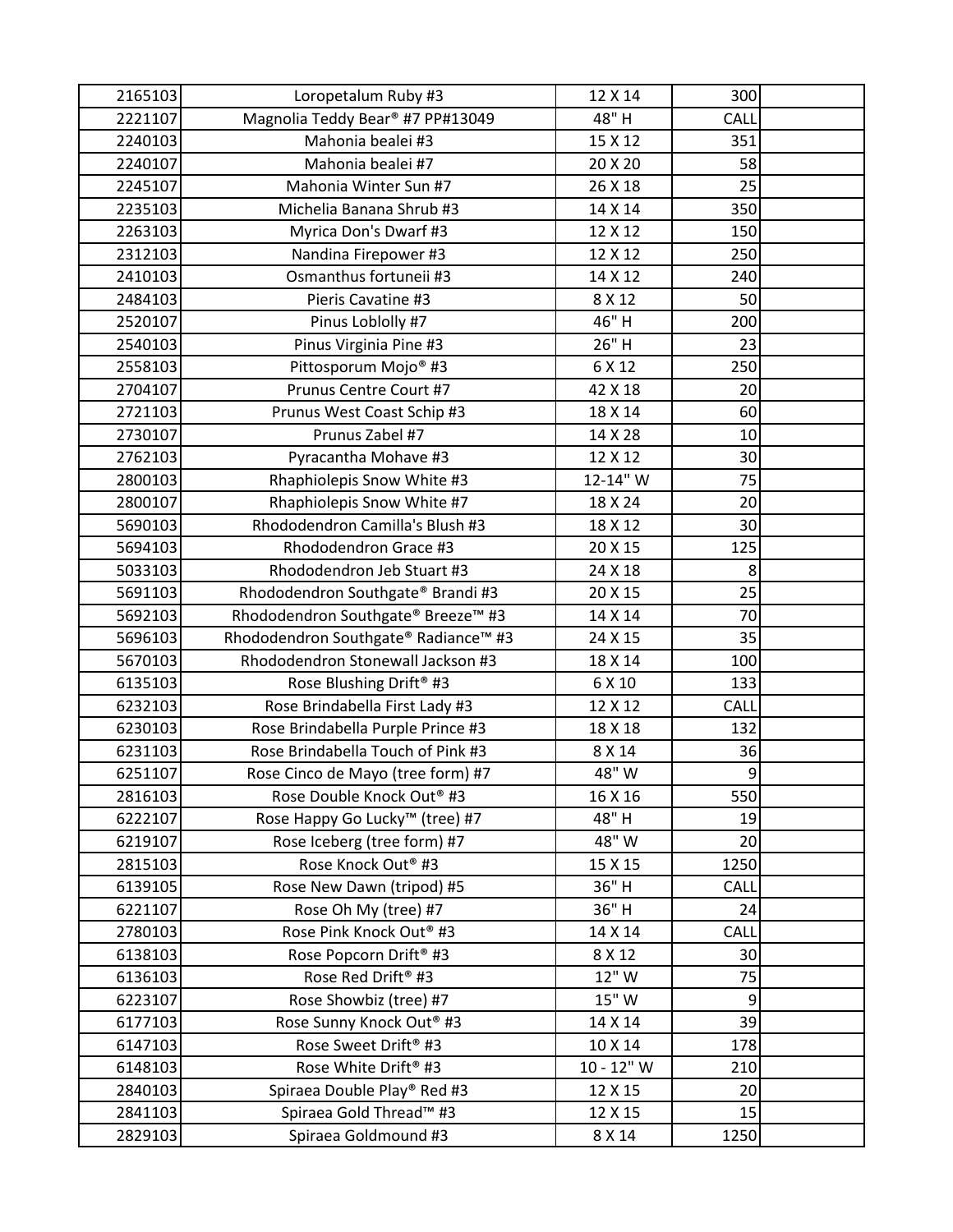| 2838103 | Spiraea Little Princess #3                           | 8 X 14       | 850  |  |
|---------|------------------------------------------------------|--------------|------|--|
| 2833103 | Spiraea Neon Flash #3                                | 18 X 18      | 65   |  |
| 2830103 | Spiraea Vanhouttei #3                                | 18 X 14      | 50   |  |
| 2883103 | Thuja American Pillar #3                             | 24 X 12      | 150  |  |
| 2860103 | Thuja Berckman's Gold #3                             | 18 X 10      | 455  |  |
| 2874103 | Thuja Degroot's Spire #3                             | 22 X 8       | 150  |  |
| 2870103 | Thuja Globe #3                                       | 15 X 15      | 8    |  |
| 2871103 | Thuja Golden Globe #3                                | 10 X 10      | 100  |  |
| 2873103 | Thuja Green Giant #3                                 | 26 X 12      | 150  |  |
| 2873107 | Thuja Green Giant #7                                 | 44 X 20      | CALL |  |
| 2877103 | Thuja Mr. Bowling Ball™ #3                           | 12 X 12      | 250  |  |
| 2886103 | Thuja Pancake <sup>™</sup> #3                        | 10 X 10      | 180  |  |
| 5771103 | Thuja Planet Earth #3                                | 12 X 10      | 180  |  |
| 1432101 | Trachelospermum Asiatic Jasmine #1                   | 6" W         | 572  |  |
| 1433101 | Trachelospermum Ogon Nishiki #1                      | 6" W         | 56   |  |
| 2900103 | Viburnum Chindo #3                                   | 15 X 15      | 10   |  |
| 2912103 | Viburnum m. Sterile #3                               | 15 X 15      | 1200 |  |
| 2912107 | Viburnum m. Sterile #7                               | 28 X 16      | 189  |  |
| 6033103 | Viburnum Reifler's Dwarf #3                          | 18 X 15      | 10   |  |
| 2922103 | Viburnum Spirit #3                                   | 14 X 14      | 25   |  |
| 2955103 | Vitex Flip Side® #3                                  | 12 X 14      | 126  |  |
| 2951107 | Vitex Shoal Creek #7                                 | 30 X 30      | 100  |  |
|         | <b>FERNS</b>                                         |              |      |  |
| 5245101 | Fern--Athyrium Japanese Painted Fern #1              | 4 X 6        | 809  |  |
| 0917103 | Fern--Cyrtomium Japanese Holly Fern #3               | 8 X 10       | 50   |  |
| 2200103 | Fern--Matteucia Ostrich Fern #3                      | 12 X 12      | CALL |  |
| 5251101 | Fern--Osmunda Cinnamon Fern #1                       | 8 X 8        | 169  |  |
| 5251103 | Fern--Osmunda Cinnamon Fern #3                       | 10 X 14      | 160  |  |
| 5241101 | Fern--Polystichum Tassel Fern #1                     | 6 X 6        | 113  |  |
| 5241103 | Fern--Polystichum Tassel Fern #3                     | 12 X 14      | 292  |  |
|         | <b>GRASSES</b>                                       |              |      |  |
| 5014101 | Acorus Oborozuki #1                                  | 6"H          | 405  |  |
| 5111101 | Carex Evercolor® Everillo #1 PP#21002                | 4"-6" W      | 437  |  |
| 2120101 | Liriope Big Blue #1                                  | 10" H<br>8"H | 2150 |  |
| 2140101 | Liriope Variegata #1                                 |              | 2000 |  |
| 2250103 | Miscanthus "Morning Light #3                         | 24" H        | 20   |  |
| 2362101 | Naseslla Mexican Feather Grass #1                    | 10" H        | 750  |  |
| 2134101 | Ophiopogon Black Mondo Grass #1                      | 4 X 6        | CALL |  |
| 2128103 | Ophiopogon Crystal Falls #3                          | 10 X 20      | 639  |  |
| 2135101 | Ophiopogon Dwarf Mondo Grass #1<br><b>PERENNIALS</b> | 5" W         | 500  |  |
| 5036103 | Agapanthus Neverland #3 PP#28034                     | 8 X 12       | 138  |  |
| 5024103 | Agapanthus Storm Cloud #3                            | 8 X 8        | 90   |  |
| 0037103 | Amsonia hubrichtii #3                                | 18 X 12      | 71   |  |
| 2990101 | Astilbe Fanal #1                                     | 8 X 10       | 25   |  |
| 3130101 | Echinacea Cheyenne Spirit #1                         | 6 X 6        | 25   |  |
| 3039101 | Echinacea Magnus #1                                  | 6 X 6        | 150  |  |
|         |                                                      |              |      |  |